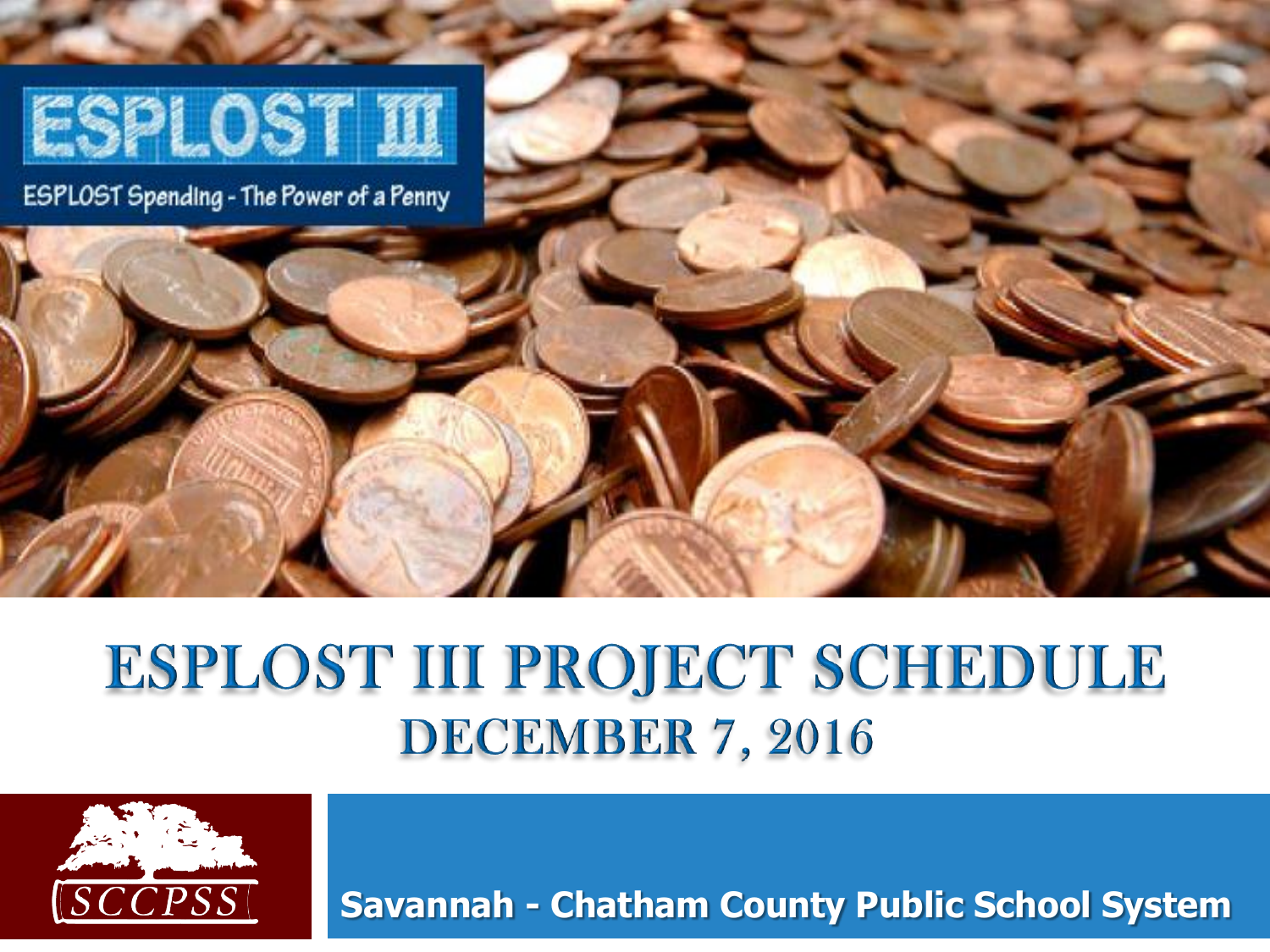# **Data Driven Project Scheduling**

- **□** Building Age
- **Building Capacity**
- $\Box$  Facility Condition Index (FCI)
	- Needed Repairs (\$) /Replacement Value (\$)
	- $\blacksquare$  > 50% = poor condition
- **Q** Remaining Service Life Index (RSLI)
	- Measures remaining service life of building systems
	- New building = 0.0 then increases as building ages
- **D** Maintenance Records
- Cash Flow Model

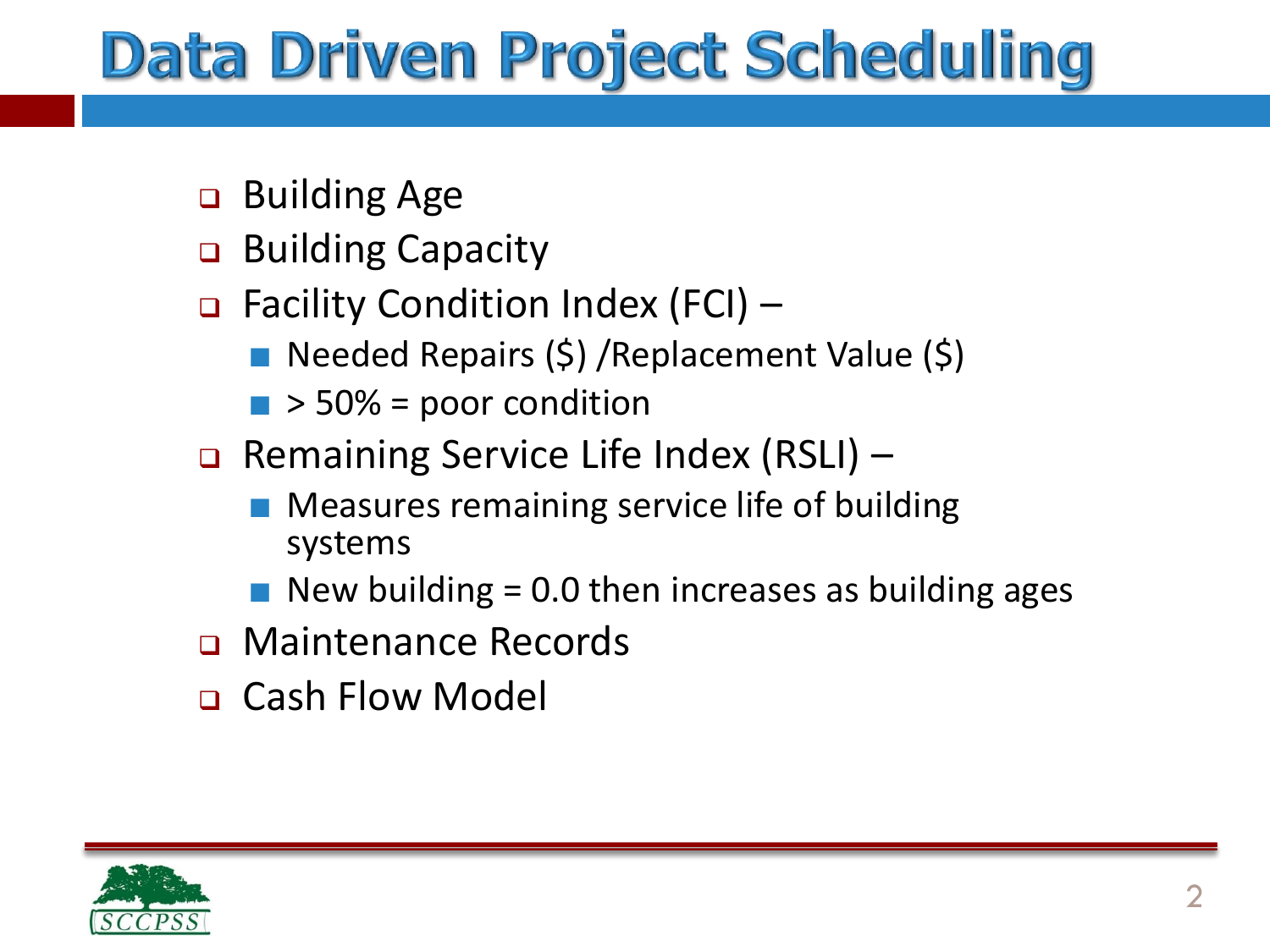| <b>Project</b>           | <b>Year</b><br><b>Opened</b> | <b>Project Description</b>      | <b>FCI</b> | <b>RSLI</b> | <b>Approximate</b><br><b>Budget</b> | <b>FY2015-16</b><br><b>Repair</b><br><b>Costs</b> | % of<br><b>Capacity</b> | <b>Selection Criteria</b>             |
|--------------------------|------------------------------|---------------------------------|------------|-------------|-------------------------------------|---------------------------------------------------|-------------------------|---------------------------------------|
| White Bluff ES           | 1957                         | Replacement School              | 56.89%     | 15.03%      | \$<br>22,600,000                    | \$<br>41,027                                      | 109.8%                  | E2 carry over & flooding<br>issues    |
| Jenkins HS               | 1957                         | <b>Replacement School</b>       | 35.92%     | 18.17%      | \$<br>67,600,000                    | \$<br>179,579                                     | 67.4%                   | CGCA wing included at this<br>site    |
| Beach HS                 | 2014                         | New Auditorium                  |            |             | \$<br>7,800,000                     | \$<br>50,211                                      | 84.7%                   | Completion of E2 school               |
| Savannah HS              | 1998                         | <b>CTAE Renovation</b>          |            |             | \$<br>2,100,000                     | \$<br>715,956                                     | 49.5%                   | SY 2017-2018 program needs            |
| Savannah HS              |                              | <b>CTAE Welding Lab</b>         |            |             | \$<br>900,000                       |                                                   |                         | SY 2017-2018 program needs            |
| <b>Windsor Forest HS</b> | 1967                         | <b>CTAE Construction</b><br>Lab |            |             | \$<br>400,000.00                    | \$<br>748,142                                     | 76.6%                   | SY 2017-2018 program needs            |
| Islands HS               | 1997                         | Phase 3 Physical<br>Ed./Track   |            |             | $\mathbb{S}$<br>4,850,000           | \$<br>1,657,784                                   | 96.5%                   | E2 project continuation               |
| Johnson HS               | 2001                         | Replace HVAC                    |            |             | \$<br>4,100,000                     | \$<br>99,350                                      | 65.3%                   | HVAC system beyond its<br>useful life |
| Marshpoint ES            | 1997                         | Replace HVAC                    |            |             | \$<br>2,500,000                     | \$<br>58,700                                      | 123.4%                  | HVAC system beyond its<br>useful life |

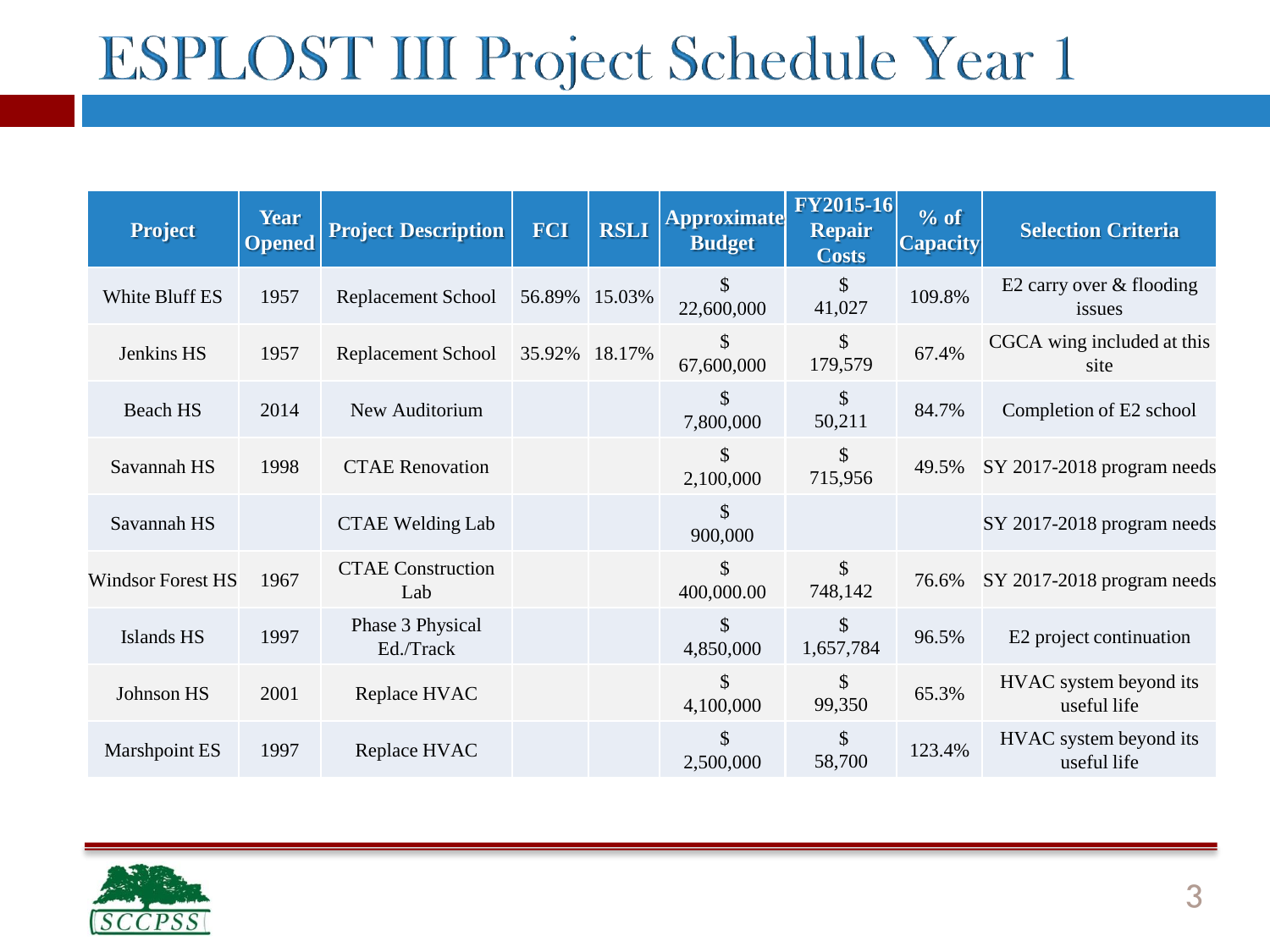| <b>Project</b>            | <b>Year</b><br><b>Opened</b> | <b>Project</b><br><b>Description</b> | <b>FCI</b> | <b>RSLI</b> | <b>Approximate</b><br><b>Budget</b> | <b>FY2015-16</b><br><b>Repair</b><br><b>Costs</b> | % of<br><b>Capacity</b> | <b>Selection Criteria</b>                |
|---------------------------|------------------------------|--------------------------------------|------------|-------------|-------------------------------------|---------------------------------------------------|-------------------------|------------------------------------------|
| New K8 (New<br>Hampstead) | 2012                         | New School                           |            |             | \$<br>42,500,000                    |                                                   | 0.0%                    | Continued west side growth               |
| Woodville-<br>Tompkins    | 1999                         | New Gym                              |            |             | $\mathcal{S}$<br>7,000,000          | \$<br>307,000                                     | 53.4%                   | Needed to complete HS<br>transition      |
| Woodville-<br>Tompkins    |                              | Old Gym to<br>Auditorium             |            |             | \$<br>3,300,000                     |                                                   |                         | Needed to complete HS<br>transition      |
| Islands HS                | 1997                         | Replace Roof                         |            |             | \$<br>2,500,000                     |                                                   | 96.5%                   | Roof beyond its useful life              |
| Shuman ES                 | 1963                         | Renovation                           | 44.32%     | 23.53%      | \$<br>2,000,000                     | \$<br>121,098                                     | 78.9%                   | Interior finishes in need of<br>updating |
| STEM @ Bartlett           | 1962                         | Renovation                           | 31.99%     | 29.55%      | \$<br>2,600,000                     |                                                   | 78.1%                   | Interior finishes in need of<br>updating |

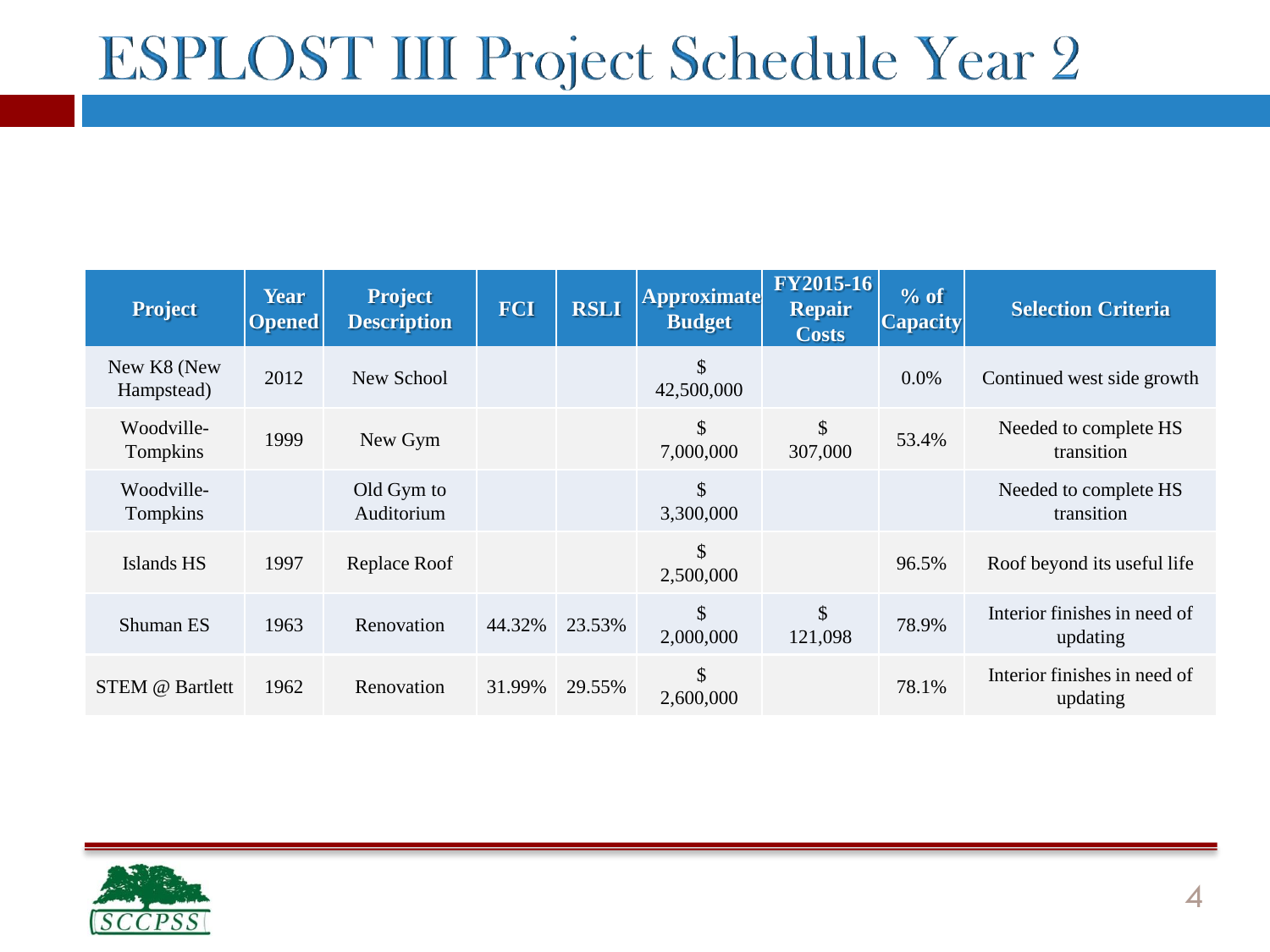| <b>Project</b> | <b>Year</b><br><b>Opened</b> | <b>Project</b><br><b>Description</b> | FCI    | <b>RSLI</b> | <b>Approximate</b><br><b>Budget</b> |            | <b>FY2015-16</b><br><b>Repair</b><br><b>Costs</b> | % of<br><b>Capacity</b> | <b>Selection Criteria</b>                                        |
|----------------|------------------------------|--------------------------------------|--------|-------------|-------------------------------------|------------|---------------------------------------------------|-------------------------|------------------------------------------------------------------|
| Groves HS      | 1958                         | Replacement School                   | 26.81% | 27.53%      | \$                                  | 59,600,000 |                                                   | 38.5%                   | Part of the proposed new<br>k-12 complex                         |
| Groves HS      |                              | Physical Ed.<br>Complex w/Lights     |        |             | \$                                  | 7,400,000  |                                                   |                         | Proposed west side<br>physical education/sports<br>complex       |
| Groves HS      |                              | Demo W-T Annex $\&$<br>GC Stadium    |        |             | \$                                  | 2,000,000  |                                                   |                         | Existing buildings to be<br>razed for new complex<br>development |

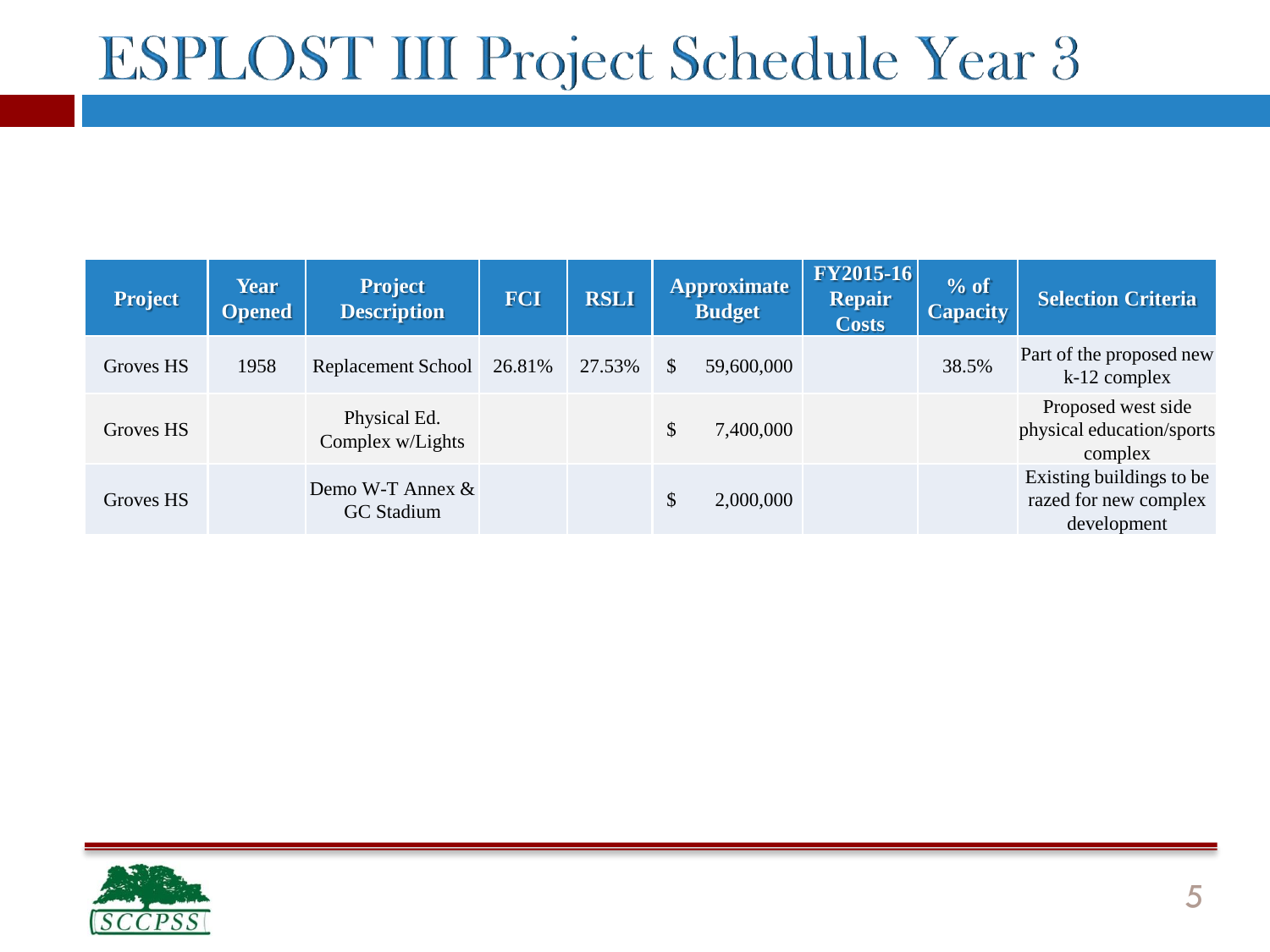| Project                        | Year<br>Opened | Project<br>Description          | FCI    | <b>RSLI</b> | Approximate<br><b>Budget</b> |               | FY2015-16<br><b>Repair Costs</b> | % of<br>Capacity | <b>Selection Criteria</b>                            |
|--------------------------------|----------------|---------------------------------|--------|-------------|------------------------------|---------------|----------------------------------|------------------|------------------------------------------------------|
| <b>Gould ES</b>                | 1956           | Replacement School 39.49%       |        | 28.38% \$   | 23,500,000                   |               |                                  | 113.2%           | New larger school will aid in<br>westside growth     |
| Gould ES                       |                | <b>Land Acquisitions</b>        |        |             | \$<br>1,000,000              |               |                                  |                  | New site to improve access<br>and traffic flow       |
| New K8 (Groves)                | 1958           | New School                      |        |             | \$<br>35,700,000             |               |                                  | 0.0%             | Part of new westside complex<br>& provide for growth |
| J.G. Smith ES                  | 1951           | Addition                        | 21.26% | 35.24% \$   | 1,875,000 \$                 |               | 54,309                           | 109.3%           | Will replace portable<br>classrooms                  |
| J.G. Smith ES                  |                | Renovation                      |        |             | \$<br>1,800,000              |               |                                  |                  | Interior finishes in need of<br>updating             |
| Pooler ES                      | 1949           | Renovation                      | 28.05% | 34.20% \$   | $1,100,000$ \$               |               | 275,434                          |                  | Interior finishes in need of<br>updating             |
| <b>Windsor Forest HS</b>       | 1967           | Old Gym to<br>Auditorium & Reno | 36.81% | 29.48% \$   | 7,800,000                    |               |                                  | 0.0%             | Site needs auditorium &<br>interior finishes         |
| Coastal Georgia<br>Com Academy | 1962           | Renovation                      | 59.54% | 22.15% \$   | 1,000,000                    | $\mathcal{S}$ | 1,193,562                        | 0.0%             | Interior finishes in need of<br>updating             |
| Hubert MS                      | 1960           | Renovation                      | 37.02% | 22.60% \$   | $1,600,000$ \$               |               | 35,369                           | 66.9%            | Interior finishes in need of<br>updating             |
| Marshpoint ES                  | 1997           | Renovation                      | 21.20% | 31.68% \$   | 1,250,000                    |               |                                  | 123.4%           | Interior finishes in need of<br>updating             |
| East Broad K8                  | 1989           | Renovation                      | 59.17% | 20.95% \$   | $1,200,000$ \$               |               | 65,360                           | 67.6%            | Interior finishes in need of<br>updating             |
| East Broad K8                  |                | Replace HVAC                    |        |             | \$<br>3,300,000              |               |                                  |                  | HVAC system beyond its<br>useful life                |
| <b>Coastal MS</b>              | 1995           | Renovation                      | 34.35% | 34.73% \$   | 1,500,000                    |               |                                  | 100.6%           | Interior finishes in need of<br>updating             |
| Georgetown K8                  | 1993           | Replace HVAC                    |        |             | \$<br>2,600,000              |               |                                  | 87.4%            | HVAC system beyond its<br>useful life                |